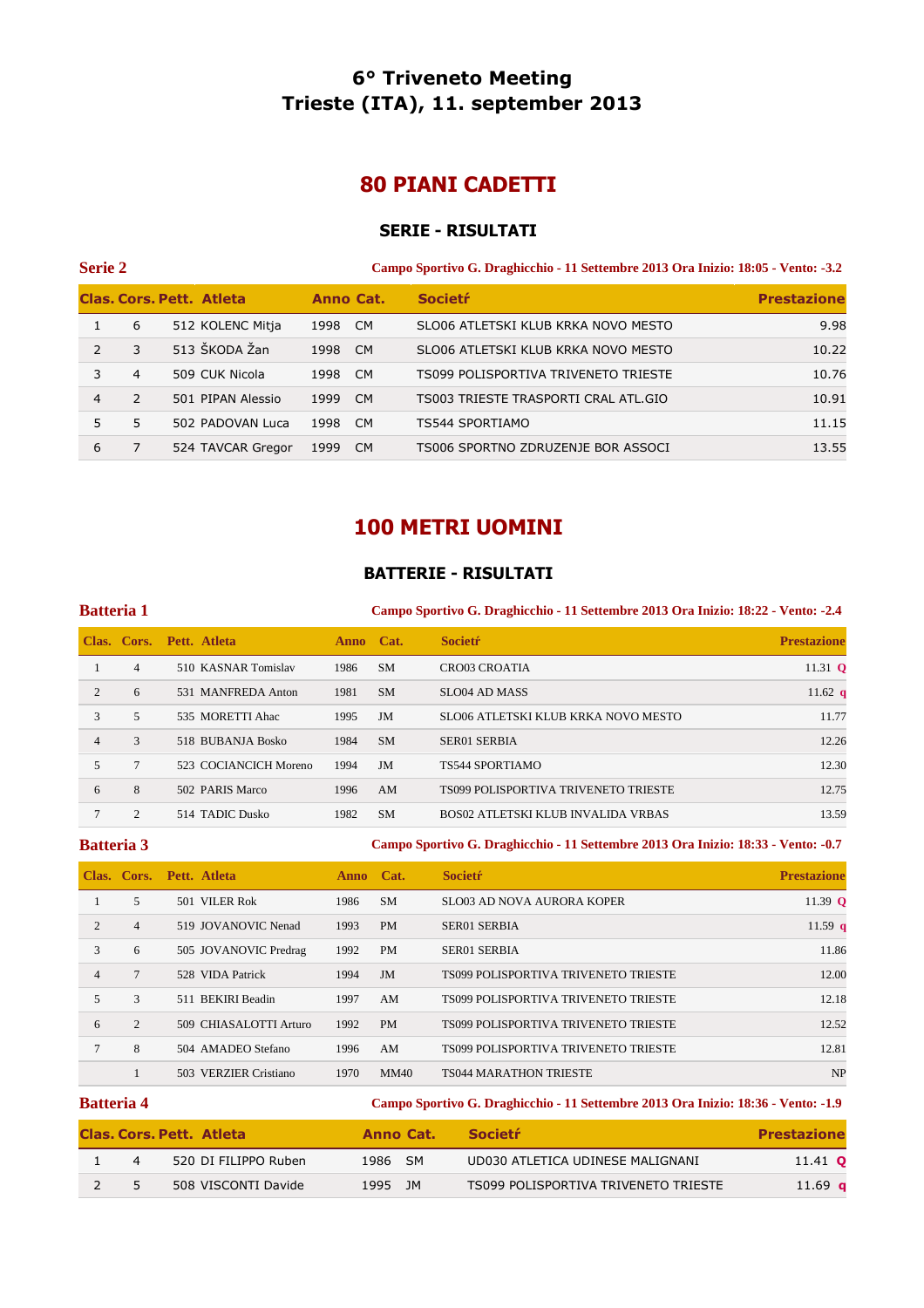|   |   | 516 UBOLDI Tiziano              | 1996 | AM        | TS099 POLISPORTIVA TRIVENETO TRIESTE | 12.07 |
|---|---|---------------------------------|------|-----------|--------------------------------------|-------|
| 4 | 3 | 529 LA BIANCA Lorenzo           | 1997 | AM        | TS099 POLISPORTIVA TRIVENETO TRIESTE | 12.10 |
|   |   | 515 LASSINI Diego               | 1996 | AM        | TS044 MARATHON TRIESTE               | 12.21 |
| 6 |   | 512 REVIGNAS Damiano Guido 1977 |      | <b>SM</b> | UD030 ATLETICA UDINESE MALIGNANI     | 12.54 |
|   | 8 | 521 BUSAN VITJAN Robi           | 1997 | AM        | SLO03 AD NOVA AURORA KOPER           | 12.94 |
|   | 6 | 530 PERLANGELI Michele          | 1987 | <b>SM</b> | TS099 POLISPORTIVA TRIVENETO TRIESTE | Rit   |

### **FINALE - RISULTATI**

| <b>Finale</b>  |              |                          |           | Campo Sportivo G. Draghicchio - 11 Settembre 2013 Ora Inizio: 19:16 - Vento: -1.9 |                                      |                    |  |  |
|----------------|--------------|--------------------------|-----------|-----------------------------------------------------------------------------------|--------------------------------------|--------------------|--|--|
|                |              | Clas. Cors. Pett. Atleta | Anno Cat. |                                                                                   | <b>Societr</b>                       | <b>Prestazione</b> |  |  |
|                | 3            | 520 DI FILIPPO Ruben     | 1986 SM   |                                                                                   | UD030 ATLETICA UDINESE MALIGNANI     | 10.99              |  |  |
| $\mathcal{P}$  | 4            | 510 KASNAR Tomislav      | 1986      | <b>SM</b>                                                                         | <b>CRO03 CROATIA</b>                 | 11.04              |  |  |
| 3              | 5            | 527 IURIG Alessandro     | 1993      | <b>PM</b>                                                                         | PN039 ATLETICA BRUGNERA FRIULINTAGLI | 11.19              |  |  |
| $\overline{4}$ | 2            | 531 MANFREDA Anton       | 1981      | - SM                                                                              | SLO04 AD MASS                        | 11.43              |  |  |
| 5              | 6            | 501 VILER Rok            | 1986      | <b>SM</b>                                                                         | SLO03 AD NOVA AURORA KOPER           | 11.45              |  |  |
| 6              | $\mathbf{1}$ | 508 VISCONTI Davide      | 1995      | JM                                                                                | TS099 POLISPORTIVA TRIVENETO TRIESTE | 11.64              |  |  |
| 7              | 8            | 533 CUSMA Francesco      | 1996      | AM                                                                                | TS544 SPORTIAMO                      | 11.65              |  |  |
| 8              | 7            | 519 JOVANOVIC Nenad      | 1993      | <b>PM</b>                                                                         | SER01 SERBIA                         | 11.72              |  |  |

# **1000 METRI UOMINI**

|                | Serie Unica |                           |           | Campo Sportivo G. Draghicchio - 11 Settembre 2013 Ora Inizio: 19:05 |                                      |                    |  |  |  |
|----------------|-------------|---------------------------|-----------|---------------------------------------------------------------------|--------------------------------------|--------------------|--|--|--|
|                |             | <b>Clas. Pett. Atleta</b> | Anno Cat. |                                                                     | <b>Societr</b>                       | <b>Prestazione</b> |  |  |  |
| 1              |             | 84 BABIC Dusan            | 1986      | <b>SM</b>                                                           | <b>BOS01 AK BANJA LUKA</b>           | 2:33.81            |  |  |  |
| 2              |             | 83 ILIČ Mark              | 1986      | <b>SM</b>                                                           | SLO02 AK VELENJE                     | 2:37.51            |  |  |  |
| 3              |             | 50 PREGRAT Matjaž         | 1995      | JM                                                                  | SLO06 ATLETSKI KLUB KRKA NOVO MESTO  | 2:39.32            |  |  |  |
| $\overline{4}$ |             | 105 NARDONE Francesco     | 1994      | JM                                                                  | UD503 GEMONATLETICA S.R.L. DIL.      | 2:48.20            |  |  |  |
| 5              |             | 135 LEBAN Alessandro      | 1971      | MM40                                                                | TS544 SPORTIAMO                      | 2:48.53            |  |  |  |
| 6              |             | 123 MARASPIN Alessandro   | 1973      | <b>MM40</b>                                                         | TS544 SPORTIAMO                      | 2:49.71            |  |  |  |
| 7              |             | 52 FERLE Klavdij          | 1989      | <b>SM</b>                                                           | SLO05 AD STAJERSKA MARIBOR           | 2:51.42            |  |  |  |
| 8              |             | 70 MAJCEN Matjaž          | 1996      | AM                                                                  | SLO05 AD STAJERSKA MARIBOR           | 2:53.33            |  |  |  |
| 9              |             | 124 VECCHIET Matteo       | 1983      | <b>TM</b>                                                           | TS544 SPORTIAMO                      | 2:56.21            |  |  |  |
| 10             |             | 122 DOLERMO Giovanni      | 1993      | <b>PM</b>                                                           | <b>TS044 MARATHON TRIESTE</b>        | 2:57.64            |  |  |  |
| 11             |             | 80 HROVATIN Stefano       | 1994      | JM                                                                  | TS544 SPORTIAMO                      | 2:58.68            |  |  |  |
| 12             |             | 117 KAFOL Luka            | 1982      | <b>TM</b>                                                           | TS510 G.S. AMICI DEL TRAM DE OPCINA  | 3:00.90            |  |  |  |
| 13             |             | 113 BELLINA Enrico        | 1994      | JM                                                                  | PG014 ATL.CAPANNE PRO LOCO ATHL.TEAM | 3:27.14            |  |  |  |
|                |             | 110 RICOTTA Lorenzo       | 1994      | JM                                                                  | PG014 ATL.CAPANNE PRO LOCO ATHL.TEAM | Rit                |  |  |  |
|                |             | 125 MANDICH Moreno        | 1970      | MM40                                                                | TS544 SPORTIAMO                      | <b>NP</b>          |  |  |  |
|                |             | 91 TADIC Dusko            | 1982      | - SM                                                                | BOS02 ATLETSKI KLUB INVALIDA VRBAS   | <b>NP</b>          |  |  |  |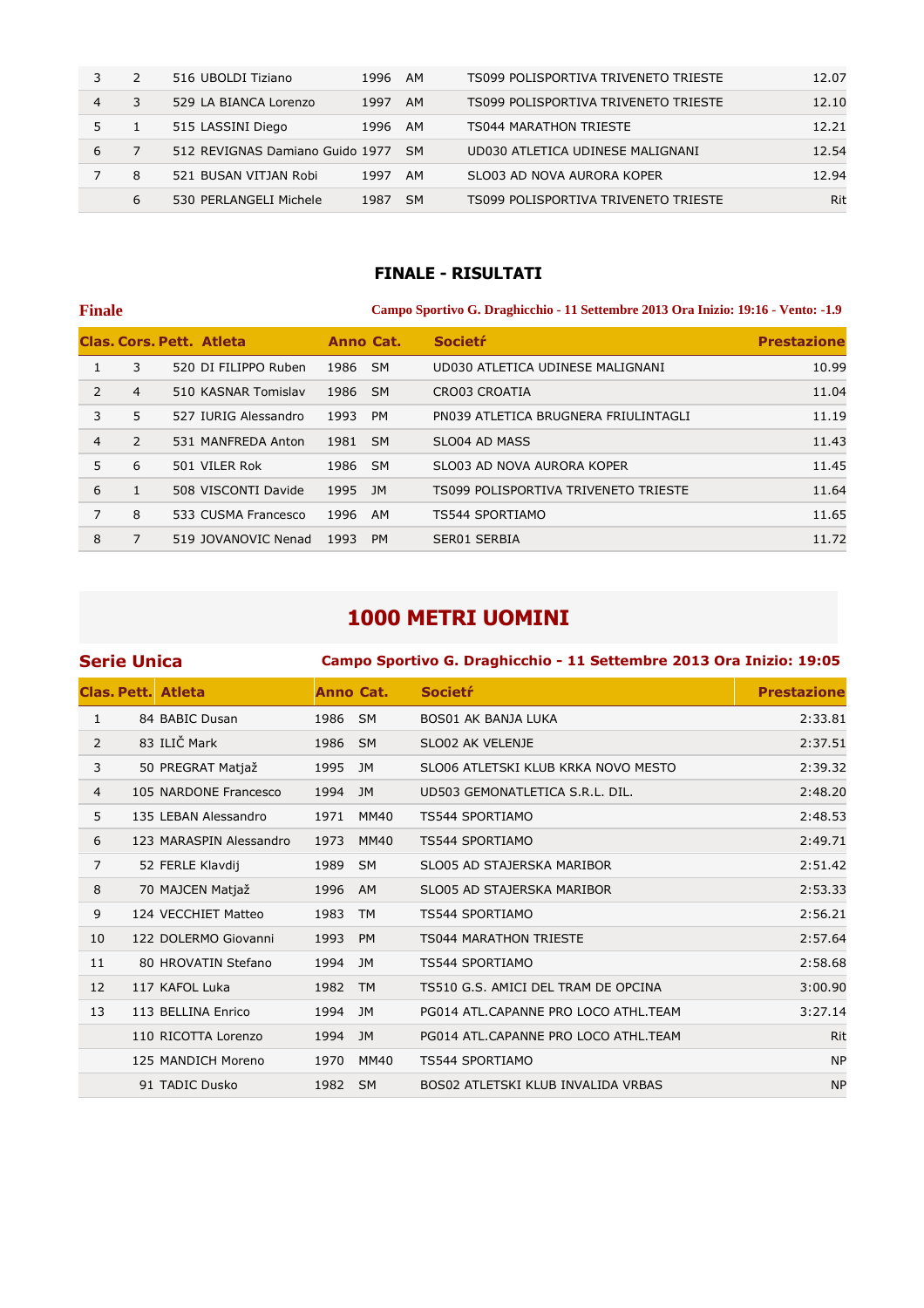# **SALTO IN LUNGO UOMINI**

### **Campo Sportivo G. Draghicchio - 11 Settembre 2013 Ora Inizio: 17:10 -**

|                |                    |               |                        |             |             |             |             |             |                |             |                        |                                      | <b>Ora Fine: 17:40</b> |
|----------------|--------------------|---------------|------------------------|-------------|-------------|-------------|-------------|-------------|----------------|-------------|------------------------|--------------------------------------|------------------------|
|                | Clas, Pett, Atleta |               |                        |             | <b>Anno</b> | Cat.        |             |             | <b>Societr</b> |             |                        |                                      | <b>Prestazione</b>     |
| 1              |                    |               | 505 GUARINI Alessio    |             | 1985        | <b>SM</b>   |             |             |                |             |                        | PD131 G.S. FIAMME ORO PADOVA         | 7.37                   |
| $1^\circ$ :    | 7.25               | $2^\circ$ :   | 7.37                   | $3^\circ$ : | N           | $4^\circ$ : | N           | $5^\circ$ : | N              | $6^\circ$ : | 7.15                   |                                      |                        |
|                | $-0.3$             |               | $-0.2$                 |             |             |             |             |             |                |             | $-0.5$                 |                                      |                        |
| 2              |                    |               | 500 PRUGOVECKI Marko   |             | 1987        | <b>SM</b>   |             |             |                |             | CRO01 AK ZAGREB - ULIX |                                      | 7.18                   |
| $1^\circ$ :    | 6.94               | $2^\circ$ :   | 7.18                   | $3^\circ$ : | 7.01        | $4^\circ$ : | 7.10        | $5^\circ$ : | N              | $6^\circ$ : | 5.76                   |                                      |                        |
|                | $-0.6$             |               | $-0.2$                 |             | $-0.2$      |             | $+0.2$      |             |                |             | $-0.2$                 |                                      |                        |
| 3              |                    | 503 VILER Rok |                        |             | 1986        | <b>SM</b>   |             |             |                |             |                        | SLO03 AD NOVA AURORA KOPER           | 6.92                   |
| $1^\circ$ :    | 6.49               | $2^\circ$ :   | $\mathbf N$            | $3^\circ$ : | 6.55        | $4^\circ$ : | 6.51        | $5^\circ$ : | 6.92           | $6^\circ$ : | 4.80                   |                                      |                        |
|                | $-0.2$             |               |                        |             | $-0.2$      |             | $-0.9$      |             | $-0.2$         |             | $-0.5$                 |                                      |                        |
| $\overline{4}$ |                    |               | 506 MENOTTI Franco     |             | 1961        |             | <b>MM50</b> |             |                |             |                        | VE471 ATL. BIOTEKNA MARCON           | 5.99                   |
| $1^\circ$ :    | 5.49               | $2^\circ$ :   | 5.41                   | $3^\circ$ : | N           | $4^\circ$ : | 5.28        | $5^\circ$ : | 5.99           | $6^\circ$ : | 5.11                   |                                      |                        |
|                | $+0.2$             |               | $-0.5$                 |             |             |             | $-0.2$      |             | $-0.5$         |             | $-1.5$                 |                                      |                        |
|                |                    |               | 501 JOVANOVIC Nenad    |             | 1993        | <b>PM</b>   |             |             | SER01 SERBIA   |             |                        |                                      | Ass                    |
|                |                    |               | 504 PERLANGELI Michele |             | 1987        | <b>SM</b>   |             |             |                |             |                        | TS099 POLISPORTIVA TRIVENETO TRIESTE | Ass                    |

# **GIAVELLOTTO UOMINI**

### **Campo Sportivo G. Draghicchio - 11 Settembre 2013 Ora Inizio: 18:00 - Ora Fine: 18:55**

|                | Clas. Pett. Atleta                           | Anno Cat.                           | <b>Societr</b>                                     | <b>Prestazione</b> |
|----------------|----------------------------------------------|-------------------------------------|----------------------------------------------------|--------------------|
| $\mathbf{1}$   | 505 KRANJC Mitja                             | <b>SM</b><br>1984                   | SLO04 AD MASS                                      | 73.44              |
| $1^\circ$ :    | 73.44<br>69.93<br>$3^\circ$ :<br>$2^\circ$ : | 70.95<br>N<br>$4^\circ$ :           | $5^{\circ}$ : 71.37<br>65.55<br>$6^\circ$ :        |                    |
| 2              | 506 FENT Antonio                             | 1988<br><b>SM</b>                   | BO011 C.S. CARABINIERI SEZ. ATLETICA               | 69.04              |
| $1^\circ$ :    | $3^\circ$ :<br>69.04<br>$2^\circ$ :<br>68.50 | N<br>$4^\circ$ :<br>60.66           | $5^\circ$ :<br>N<br>N<br>$6^\circ$ :               |                    |
| 3              | 509 BUČAR Klemen                             | 1991<br><b>PM</b>                   | SLO06 ATLETSKI KLUB KRKA NOVO MESTO                | 65.82              |
| $1^\circ$ :    | $3^\circ$ :<br>61.69<br>$2^{\circ}$ : 62.67  | 65.02<br>$4^\circ$ :<br>65.82       | 65.25<br>$6^{\circ}$ : 65.57<br>$5^\circ$ :        |                    |
| $\overline{4}$ | 507 TERŠEK Robert                            | 1970<br><b>SM</b>                   | SLO01 SLOVENIJA                                    | 62.57              |
| $1^\circ$ :    | $3^\circ$ :<br>62.57<br>$2^\circ$ :<br>59.76 | 57.88<br>$4^\circ$ :<br>56.29       | $\mathbf N$<br>$6^\circ$ :<br>58.00<br>$5^\circ$ : |                    |
| 5              | 502 KASTREVC David                           | 1994<br><b>JM</b>                   | SLO06 ATLETSKI KLUB KRKA NOVO MESTO                | 59.51              |
| $1^\circ$ :    | 55.35<br>$2^\circ$ :<br>59.51<br>$3^\circ$ : | $4^\circ$ :<br>N<br>56.04           | $5^\circ$ :<br>55.70<br>$6^\circ$ : 57.12          |                    |
| 6              | 503 PELLARINI Amedeo                         | 1994<br><b>JM</b>                   | <b>TS044 MARATHON TRIESTE</b>                      | 56.49              |
| $1^\circ$ :    | N<br>$2^\circ$ :<br>56.49<br>$3^\circ$ :     | 49.90<br>$4^\circ$ :<br>N           | $5^\circ$ :<br>46.38<br>$6^\circ$ :<br>N           |                    |
| $\overline{7}$ | 508 BONANNO Ezio Alberto 1996                | AM.                                 | <b>TS044 MARATHON TRIESTE</b>                      | 48.24              |
| $1^\circ$ :    | 47.84<br>$2^\circ$ :<br>N<br>$3^\circ$ :     | $\mathbf N$<br>48.24<br>$4^\circ$ : | N<br>$5^\circ$ :<br>N<br>$6^\circ$ :               |                    |